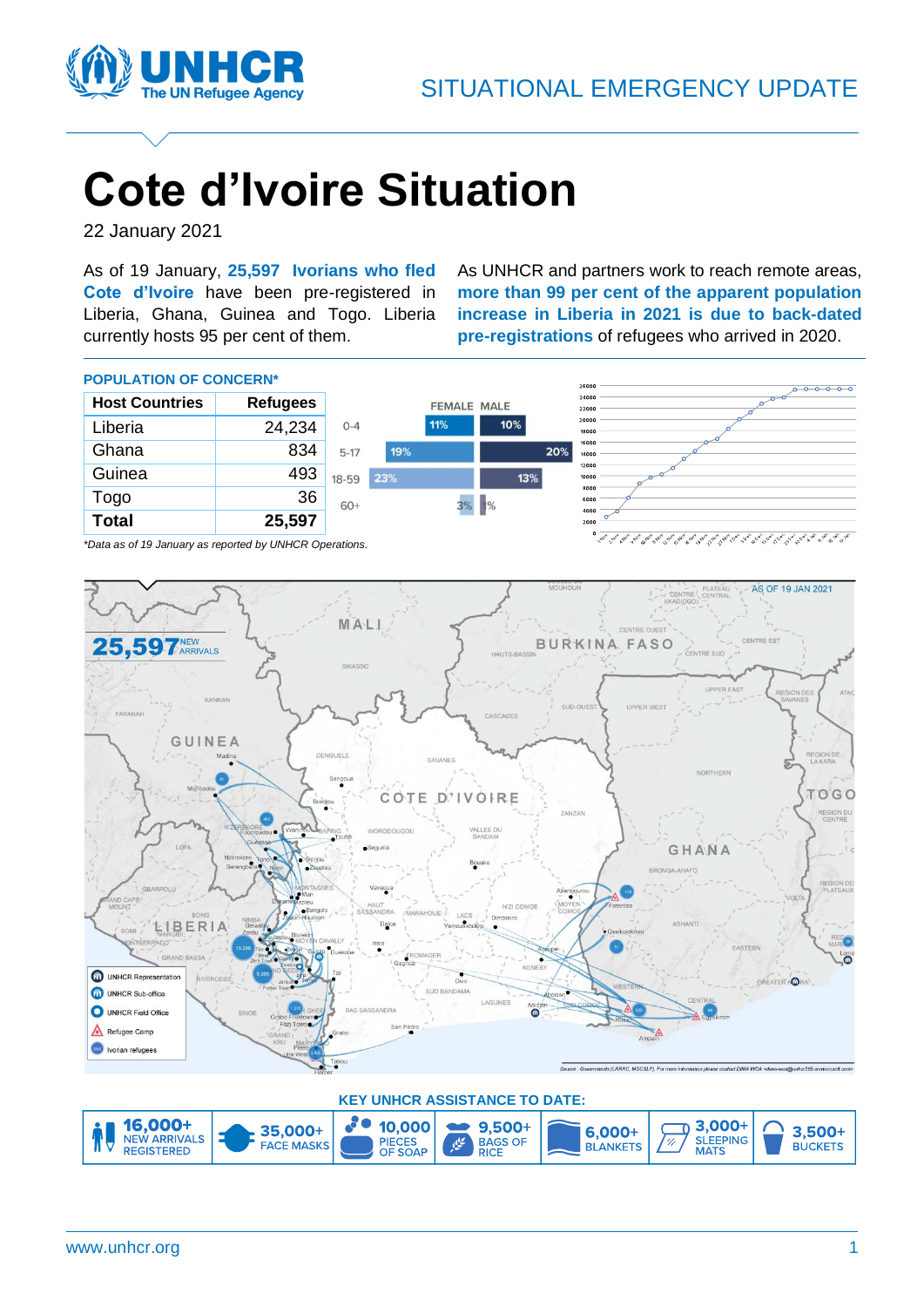

## UNHCR Emergency Response

Liberia



- As of 19 January 2021, a total of 24,234 Ivorian refugees have crossed into Liberia, 66 per cent of whom (15,873) have been formally registered. While the overall figures indicate a population increase, more than 99 per cent of those newly pre-registered arrived in October and November of 2020, but were located in remote areas near the border. Their registrations are back-dated accordingly. UNHCR continues to work with partners to conduct pre-registration exercises and expand coverage in hard to reach areas.
- During the period under review, UNHCR identified more than 150 persons with special needs (PWSNs), provided them with assistance, and will conduct follow-up to monitor ongoing protection needs. As of 16 January, there were 1,036 .
- Protection assessments have revealed concerns regarding the effect of living conditions in local communities on other PWSNs, such as unaccompanied children and the elderly. Restricted living space, food scarcity and limited WaSH resources and healthcare capacity were highlighted.
- During a registration exercise in Grand Gedeh it was found that 872 refugees may have relocated within the county due to scarcity of food, shelter, livelihoods opportunities or other resources.
- Protection assessments conducted in Maryland County with LRRRC with more than 600 refugees indicated the need for food assistance and CRIs, as well as their intention to return to CIV only when there is sustained stability.
- During registration in Grand Gedeh county, 15 children (7 girls and 8 boys) were reported to be out of school in Cote d'Ivoire due to financial restrictions. In Toe's Town Axis, UNHCR is reviewing capacity in public schools and within the refugee community to support education efforts for children while working closely with local Education Officers to find solutions.
- The inaugural Protection Working Group (PWG) meeting was held on 6 January. The meeting was chaired by UNHCR and attended by UNICE, UNFP and UN Women.
- UNHCR and LRRRC conducted a joint border monitoring mission in Maryland County on 5 January, where protection assessments raised concerns for a number risks associated with unofficial crossing points, such as GBV, due to the absence of law enforcement agencies. The visit also included a protection training with Liberian Immigration Services (LIS) at the Kablakeh official crossing point, and an affirmation to continue information sharing regarding developments at the border.



- During the reporting period, 53 refugees were treated for cough and fever during registration, in the past week 13 of the 14 were children. Additionally, three children were referred to a local health clinic for malnutrition, and three refugees were referred to a health clinic for vision-related issues.
- In Buuto Axis, a woman passed away after giving birth to twins. Her husband and nine children returned to Côte d'Ivoire to bury her.
- In Grand Gedeh County, the woman who was reported to have suffered a miscarriage earlier in the year has been re-admitted to the hospital for severe anaemia and is receiving treatment, and treatment options are being explored for a child with mental health issues.
- In Nimba County, the more than 1,574 individuals registered during the reporting period received three face masks each and information about COVID-19 prevention, and more than 100 households received hand sanitizers. An additional 400 face masks were distributed to refugees in Grand Gedeh County.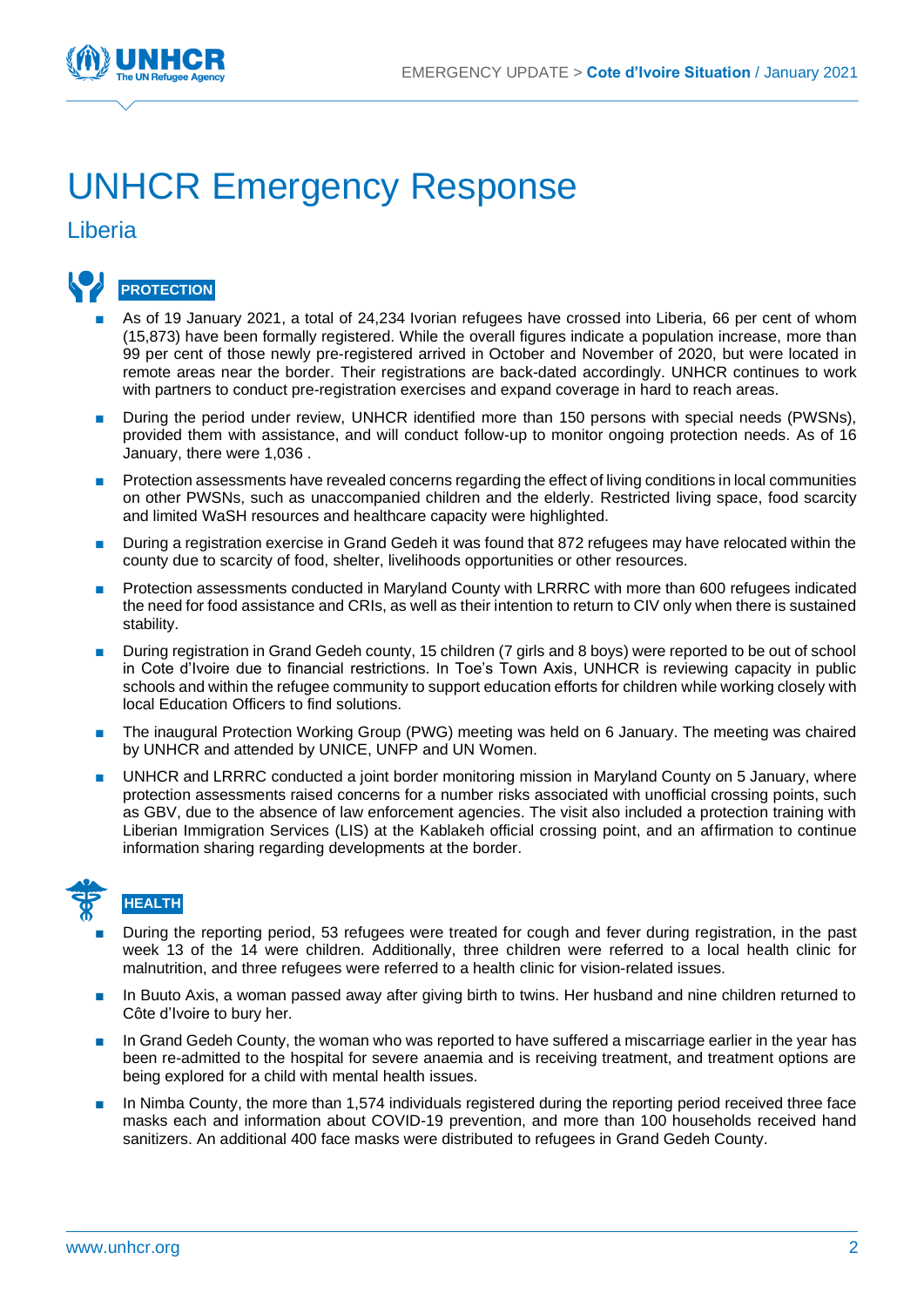



Reports indicate that some refugees may be resorting to alternative medical treatment due to scarcity of medicine and difficulty accessing healthcare. UNHCR continues to coordinate with government public health entities on the county level to ensure refugee access to local health services.

## **SHELTER AND WaSH**

- Eleven water pumps were repaired in Little Wlebo (6) and in B'hai village (5) to improve water access for refugees and the host community. UNHCR conducted WaSH assessments in Nimba County in coordination with LRRRC, local officials and a contractor. In Kaylay town the assessment found four broken water pumps and one non-functioning borehole for a population of more than 1,800. The team planned recommendations for repairs and construction projects to meet the needs of the local community.
- In B'hai border village, local leaders have started providing plots of land for refugees, and supporting their use of wood from surrounding areas to construct emergency shelters. UNHCR and LRRRC are assessing land and working to provide construction materials such as tarpaulin and nails.
- An expansion of the Toe's Town facility is underway, including the construction of a communal kitchen, four latrine structures and four bathroom structures. In Saclepea, a warehouse has been partitioned into nine shelters for refugees, a solar powered charging facility has been built, and construction of a communal kitchen is underway.
- Construction inspections were conducted at Toe's Town and Little Wlebo reception centres by UNHCR, AIRD and LRRRC. Recommendations were shared regarding possible improvements to WaSH facilities and shelter structures.

## **FOOD AND CRIS**

- In PTP settlement, soap and sanitary napkins were distributed to more than 180 women and girls. In Nimba County, UNHCR distributed dignity kits to 90 young mothers on behalf of UN Women, and in River Gee County, UNHCR distributed 20 dignity kits and contraception on behalf of UNFPA.
- In Nimba County, CRIs such as kitchen sets, sleeping mats, blankets, underwear and baby clothes were distributed. In January more than 950 refugees also received food assistance.

#### Ghana



As of 19 December, there are a total of 834 Ivorian refugees (366 families) in Ghana. Through a joint exercise, the Ghana Refugee Board and UNHCR have registered 74 per cent of the population.



#### **HEALTH**

In Sowodadzim Reception and Quarantine Center, Ghana Health Service (GHS) continues to screen and treat refugees with medical needs. Most of the treatments provided are for malaria or body pain, and those with more serious medical conditions are referred to Elubo clinic.



#### **SHELTER AND CRIs**

- A total of 92 new arrivals completed their mandatory 14-day quarantine period at Sowodadzim Reception and Quarantine Center, and were subsequently moved back to Ampain Camp. There are 18 individuals still completing their quarantine period at Sowodadzim who will also be moved back to Ampain Camp through the joint relocation procedure organized by UNHCR and Ghana Refugee Board (GRB). UNHCR partner ADRA continues to distribute hot meals to all refugees throughout their quarantine period.
- In Fetentaa Camp, GRB coordinated with GHS and Ghana Immigration Service (GIS) to provide shelter to 90 refugees. Three individuals are currently undergoing their mandatory quarantine in a designated area.